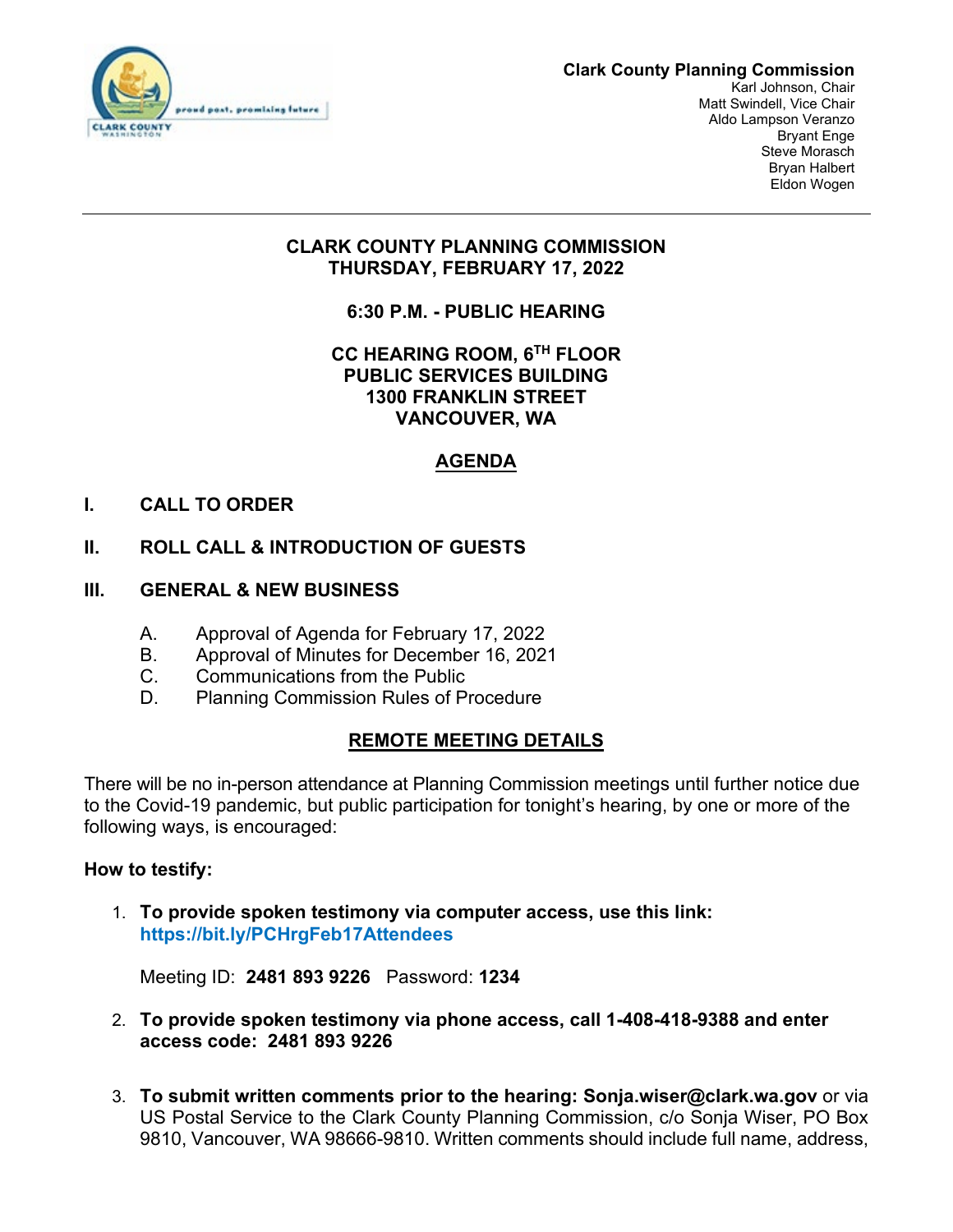city, zip code, and phone number to be included as parties of record. Staff would appreciate receiving comments at least 24 hours before the hearing to ensure that it is forwarded to the Planning Commissioners by the hearing. Written testimony may also be submitted for the record during the hearing.

If you prefer to watch and listen only:Livestream from your personal computer at **[www.cvtv.org](http://www.cvtv.org/)** or broadcast cable channel 23.

### **IV. PUBLIC HEARING ITEMS**

#### **A. CPZ2021-00013 – 179th St. Access Management & Circulation Plan**

The 179<sup>th</sup> Street Access Management and Circulation Plan provides a cohesive circulation and access management plan for the study corridor to guide future infrastructure improvements including access locations, intersection control and facility cross-section elements. Adoption of the plan will include amendments to the Arterial Atlas and approval of implementation guidance

**Staff Contact: Matt Hermen, [Matt.Hermen@clark.wa.gov](mailto:Matt.Hermen@clark.wa.gov) or 564-397-4343**

### **B. Proposed Changes to Planning Commission Rules of Procedure**

The purpose of the changes is to update information and provide clarification on Planning Commission rules and procedures. **Staff Contact:** Oliver Orjiako, **[Oliver.Orjiako@clark.wa.gov](mailto:Oliver.Orjiako@clark.wa.gov)** or 564-397-4112

## **V. OLD BUSINESS**

**VI. NEW BUSINESS** 

# **VII. COMMENTS FROM MEMBERS OF THE PLANNING COMMISSION**

### **VIII. ADJOURNMENT**

### **STAFF REPORT AND RECOMMENDATIONS:**

The staff report, related materials, hearing agenda, and detailed instructions on how to provide testimony will be available 15 days prior to the hearing date on the county's web page at **[www.clark.wa.gov/pc.](https://gcc02.safelinks.protection.outlook.com/?url=http%3A%2F%2Fwww.clark.wa.gov%2Fpc&data=02%7C01%7CSharon.Lumbantobing%40clark.wa.gov%7Cbedd6cb53948469812e408d821d55f47%7C389c6904b0734843a92d4a72a350cf02%7C1%7C0%7C637296547591153796&sdata=v18D1SjhpqHDY8hmfIxozwymQU6mCO%2BFA00lXkoxZOk%3D&reserved=0)** If you are unable to access these documents, please contact the clerk of the commission, Sonja Wiser, at [Sonja.Wiser@clark.wa.gov](mailto:Sonja.Wiser@clark.wa.gove) or 564.397.4558.